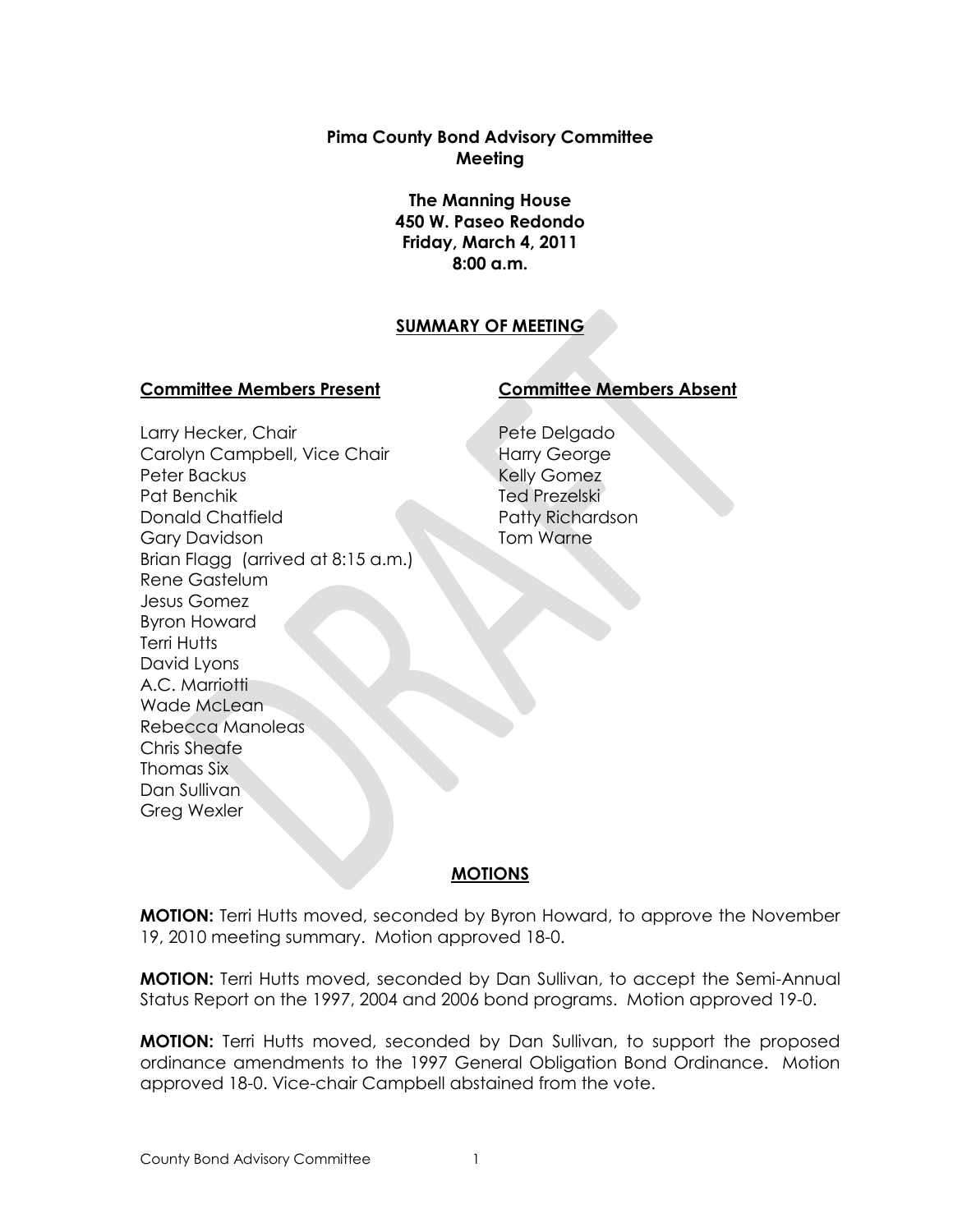**MOTION:** Dan Sullivan moved, seconded by Don Chatfield, to support the proposed ordinance amendments to the 1997 HURF Transportation Bond Ordinance. Motion approved 18-0. Vice-chair Campbell abstained from the vote.

**MOTION:** Dan Sullivan moved, seconded by Greg Wexler, to support the proposed ordinance amendments to the 2004 General Obligation and Sewer Revenue Bond Ordinance. Motion approved 19-0.

**MOTION:** Peter Backus moved, seconded by Byron Howard, to support the proposed ordinance amendments to the 2006 General Obligation Bond Ordinance. Motion approved 19-0.

## **MEETING SUMMARY**

- 1. Welcome Meeting began at 8:05 a.m. with a quorum.
- 2. Approval of the November 19, 2010 Meeting Summary **MOTION:** Terri Hutts moved, seconded by Byron Howard, to approve the November 19, 2010 meeting summary. Motion approved 18-0.
- 3. Semi-Annual Status Report 1997, 2004 and 2006 Bond Programs Per the County's Truth in Bonding Code, materials were provided to the Committee providing the status of projects included in the 1997, 2004 and 2006 bond programs. These materials are also available to the public via the County's web site. Mary Tyson, Pima County Finance, also provided an overview at the meeting.

County Administrator Chuck Huckelberry provided a memorandum to the Committee prior to the meeting regarding the status of some of the larger bond projects, including the Joint Justice/Municipal Court Complex, PCWINN, the Psychiatric hospital expansion and crisis response center, and the urban loop. Mr. Huckelberry provided an overview at the meeting, including a summary of a report on the County's long term land conservation efforts.

Discussion between the Committee and Mr. Huckelberry focused on the recommendation to build the shell of the Court Complex with remaining bond funding and approximately \$18-23 million in other funding. The County can use short term borrowing mechanisms to fund the shortfall. The best case scenario would be that future bond funds would pay back the debt. The worst case scenario would be that operating funds would have to pay back the debt. The City and County are still discussing the details. There is a significant cost savings to building it sooner than later.

Written reports were submitted by the following jurisdictions: City of Tucson, Town of Marana, Town of Oro Valley, Town of Sahuarita, and Tohono O'odham Nation. Terri Hutts complimented the City of Tucson on their report and the progress made on Neighborhood Reinvestment projects.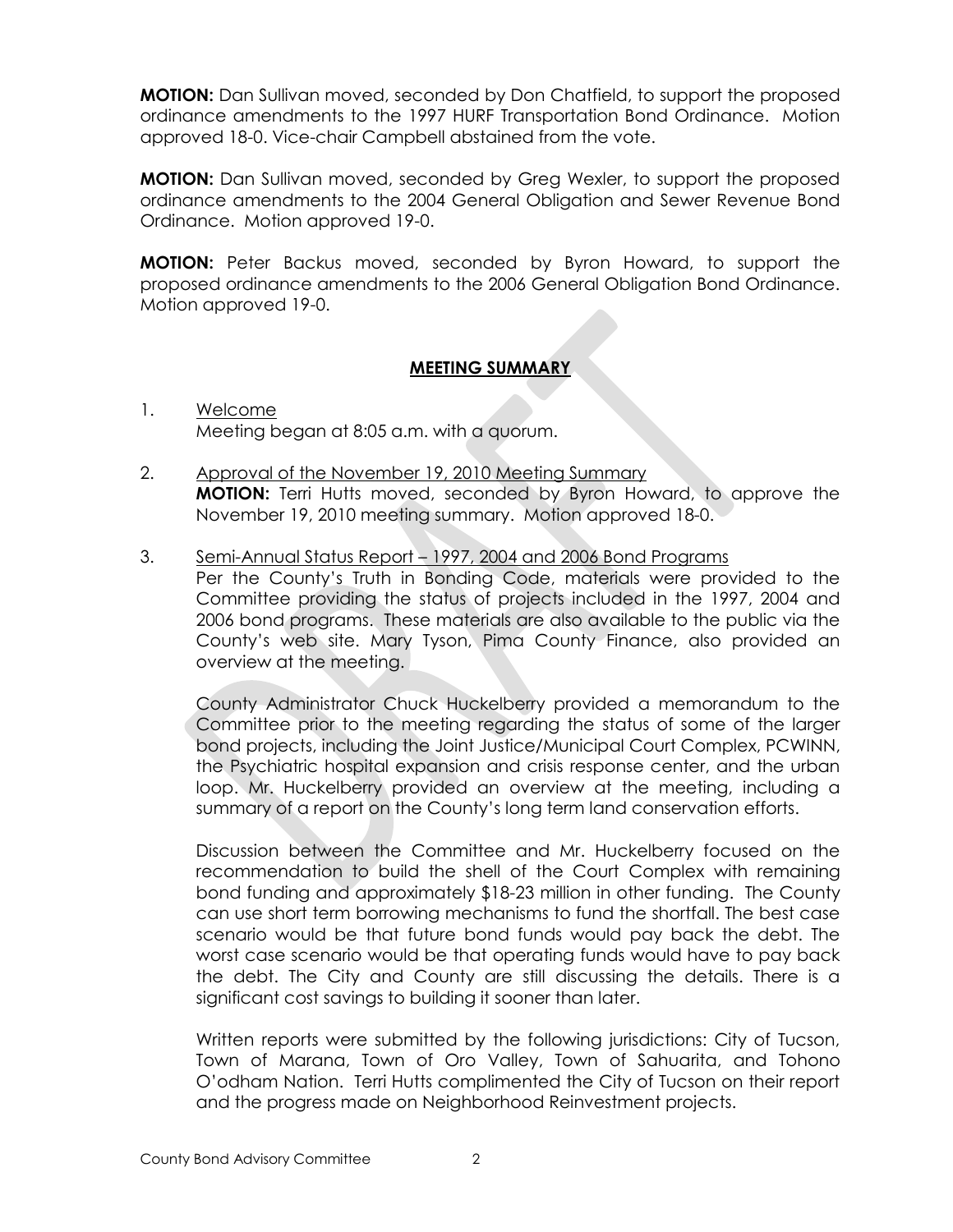**MOTION:** Terri Hutts moved, seconded by Dan Sullivan, to accept the Semi-Annual Status Report on the 1997, 2004 and 2006 bond programs. Motion approved 19-0.

4. Use of County HURF for Transportation Improvements inside the City of Tucson The County Administrator provided a memorandum on this issue prior to the meeting. He also verbally summarized the issue at the meeting. The press continues to misunderstand or at least misconstrue this issue. Cities, counties and the state get shares of HURF funding for transportation improvements. The County chooses to use its share to not only fund its mandated improvements in the unincorporated area, but also to assist the City of Tucson. As the economy weakened and as the State Legislature diverted HURF funds, everyone's share of HURF revenues declined. The County has less HURF revenues to provide to City and County projects. The County prioritized addressing the needs of the unincorporated area first as there is no one else responsible for providing transportation improvements and maintenance to the unincorporated area except for the County. The County remains committed to providing funding to City transportation projects as funding becomes available.

Committee discussion points:

- It was confirmed that there is no issue between the City and County regarding their Memorandum of Understanding for these HURF projects.
- State does not have to replenish funds that are swept.
- Use of County General Fund surplus for transportation needs would be a poor use of funds. These funds are reserved to make up for declines in property tax revenues. Rating agencies would penalize the County for tapping into these funds.
- Increased communication with east side elected officials may assist with this issue.
- Impact fees only supplement the funding needed for transportation improvements in unincorporated areas.

## 5. Amendments to the 1997, 2004, and 2006 bond ordinances

Per the County's Truth in Bonding Code, the Committee received a staff report describing each of the projects that would be impacted by the proposed ordinance amendments, including the procedures for ordinance amendments. Nicole Fyffe provided a brief verbal summary of each of the 1997 GO and Sewer, 2004 GO and Sewer, and 2006 GO projects that would be impacted by the ordinance amendments. Ms. Fyffe noted that several of the City of Tucson projects that would be impacted by the amendment to the 2004 bond ordinance would also require a public hearing by the City of Tucson Mayor and Council. Ana Olivares, Deputy Director for the Department of Transportation, verbally summarized the projects impacted by the amendment to the 1997 HURF transportation program. Ms. Olivares clarified that there was \$2 million remaining in DOT-57 the Safety Program, and \$800,000 would be left over from DOT-7 to be transferred to DOT-57.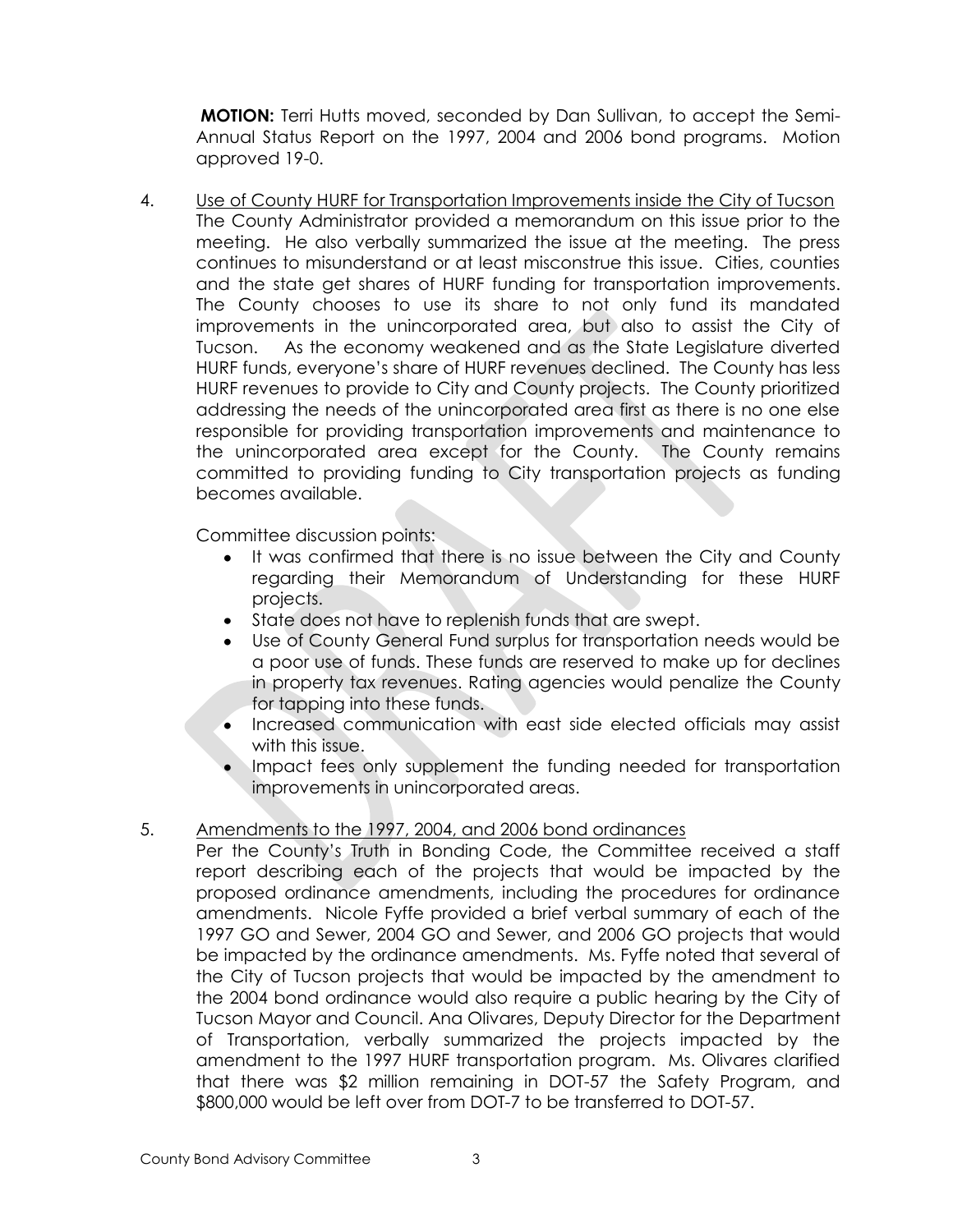**MOTION:** Terri Hutts moved, seconded by Dan Sullivan, to support the proposed ordinance amendments to the 1997 General Obligation Bond Ordinance. Motion approved 18-0. Vice-chair Campbell abstained from the vote.

**MOTION:** Dan Sullivan moved, seconded by Don Chatfield, to support the proposed ordinance amendments to the 1997 HURF Transportation Bond Ordinance. Motion approved 18-0. Vice-chair Campbell abstained from the vote.

**MOTION:** Dan Sullivan moved, seconded by Greg Wexler, to support the proposed ordinance amendments to the 2004 General Obligation and Sewer Revenue Bond Ordinance. Motion approved 19-0.

**MOTION:** Peter Backus moved, seconded by Byron Howard, to support the proposed ordinance amendments to the 2006 General Obligation Bond Ordinance. Motion approved 19-0.

## 6. Update on State Legislative actions and proposals impacting current or future bond programs

Chairman Hecker asked the County Administrator how the State legislature's proposed cut back in AHCCCS (Arizona's Health Care Cost Containment System) eligibility may impact the County. Mr. Huckelberry replied that taking 300,000 people off of AHCCCS would likely result in more people deferring preventive care and ending up in hospitals without the ability to pay, which would impact more directly a government like Pima County that is directly associated with funding a hospital.

Mr. Huckelberry also mentioned concerns with another bill, HB 2484, that would require governments to sell land in return for buying land for public uses.

Mr. Howard raised the issue of a bill that would require the purchase of goods and services over a value of \$50,000 to be competitively bid, and both he and Mr. Huckelberry noted that this bill would have little impact as these items are competitively bid already.

## 7. Committee deliberation regarding 2012 bond election planning

## A. Update on Economic Indicators

The County Administrator provided a memorandum on this issue prior to the meeting and summarized it verbally at the meeting. In short, not much has changed economically since the Committee recommended against pursuing a 2011 bond election primarily due to economic conditions. Residential building permits are at a 20 year low. The tax base is shrinking, and in fact, this year we will see the largest shrinkage in the primary tax base ever. The County will likely have to ramp up the secondary tax rate up to, but not above, the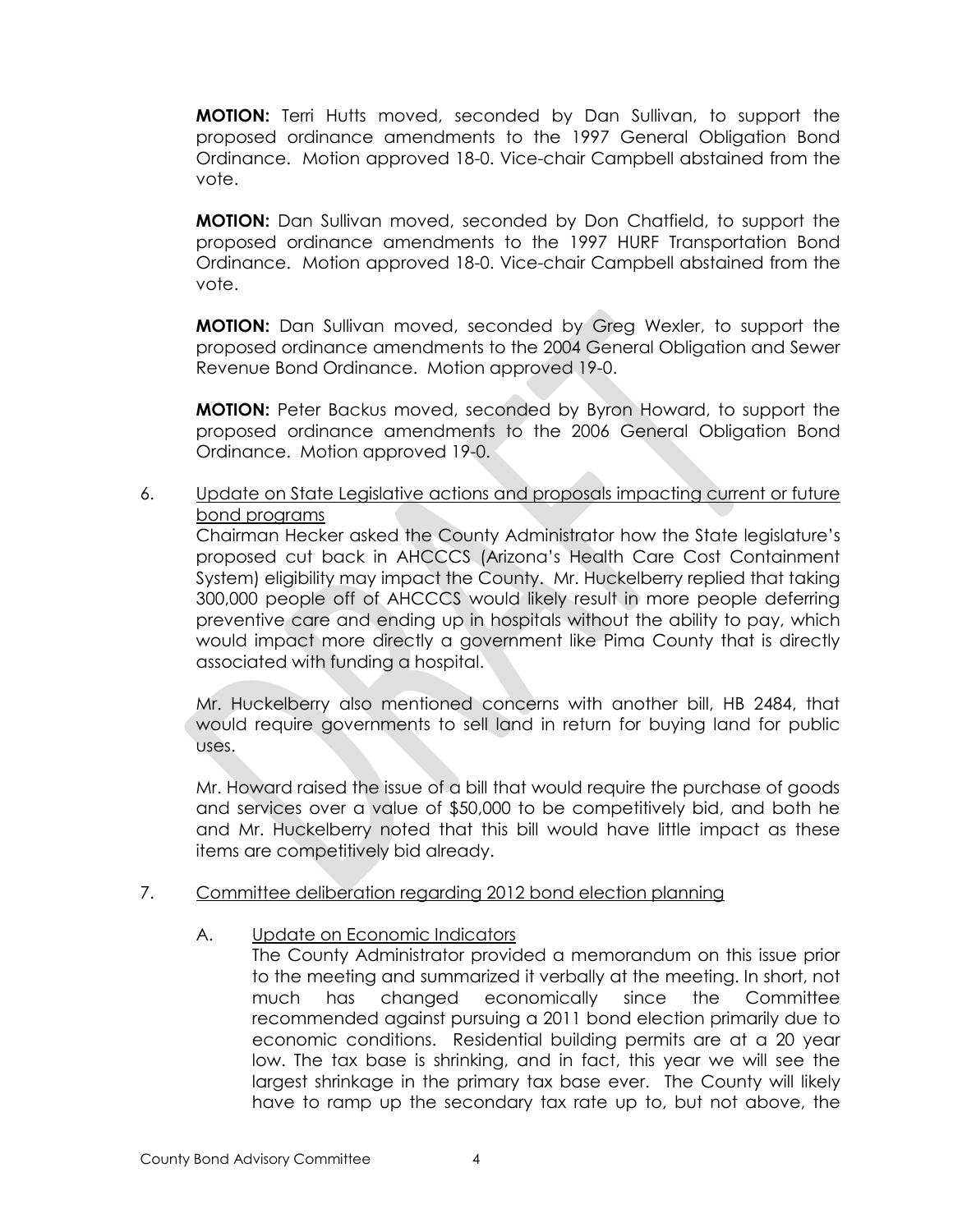ceiling set by this Committee. However, the one piece of good news is that the County continues to aggressively pay down debt. So much so, that since May 2008 when this committee began talking about a future bond election, the County has paid down over \$283 million in bond debt – more than the total amount of general obligation bonds authorized by voters in 1997.

Committee discussion points:

- There was an article in the newspaper reporting that Deputy County Administrator John Bernal mentioned that the bond election may be postponed until 2013. While Mr. Huckelberry is not yet recommending that, he stated that he understood why, after reviewing the same economic data, Mr. Bernal expressed nervousness about holding the bond election in 2012.
- In past recessions it has been difficult to recognize recovery until after it occurs.
- Our aggressive debt repayment could change the size of the future bond package.
- There was a request for a report on the total long term debt liabilities of the County – FY09/10 through 2021.
- It would be good to start building confidence from the grassroots up by getting the message out that the County has paid off over a quarter billion dollars in debt over the past couple of years.
- Confidence comes from new jobs.

#### B. Aerospace/Defense Corridor

The County Administrator provided a memorandum to the Committee on this issue prior to the meeting and provided a verbal update at the meeting. To summarize, the aerospace and defense industry in Tucson is a major contributor to the local economy – 1 in 5 jobs are tied to this sector. A lack of an expansion buffer and transportation obstacles around Raytheon have in the past impacted the ability of Raytheon to expand. These issues will continue to create obstacles for expansion in the future. Tucson International Airport and the Arizona Air National Guard are, to some extent, also hindered by these constraints. These parties, TREO, and jurisdictional representatives have been meeting to develop potential solutions. The solutions discussed so far involve short, mid, and long term actions. The short-term action would cost approximately \$29.2 million and involve land acquisition and transportation improvements. The County Administrator recommended the committee give consideration to funding \$26.9 million of this in a future bond election. He did not recommend action at this committee meeting, just discussion.

Committee discussion points:

We cannot compete with Alabama because the State of Alabama  $\bullet$ reimburses capital expenditures to Raytheon. Mr. Huckelberry agreed but stated that this allows Tucson to be considered, whereas now it is not.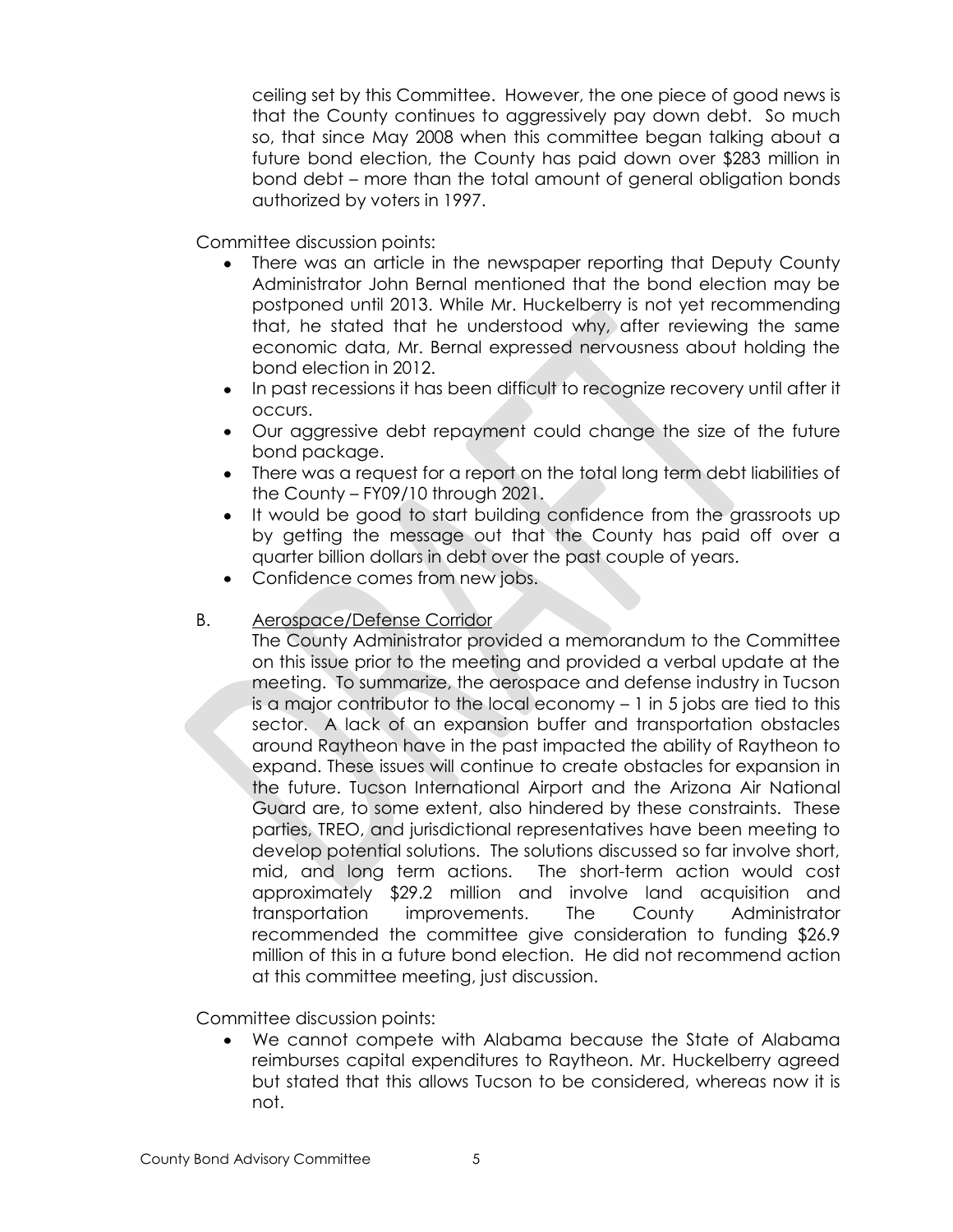- The Committee still has 50 other proposed bond projects to discuss. This would be a brand new activity for the County to consider funding. Not sure this is an appropriate use of County bond funding. The transportation improvements should be part of a larger public discussion.
- There was disagreement with the above comments. Jobs are needed. By expanding industries like these, we build a stronger tax base, which provides more revenue for other bond projects.
- We should not delay consideration of this proposal. This proposal should have been here from day one. We need good jobs like this for our local college graduates.
- From experience working on the annexation agreement, this is a correct portrayal of the obstacles facing Raytheon.
- Raytheon is an industry that is doing well and some may argue this is just socialism for the rich. This may be difficult to sell to the community. This is coming in at the last minute.
- Charleston just got a 4,000 person Boeing plant and there are for hire signs everywhere. This is not the last minute.
- The attitude of voters has changed dramatically since the last bond election –jobs are it. I think this project will help the election.
- We can't delay consideration of this proposal. This should be at the  $\bullet$ forefront. We should show we are a dynamic committee when necessary.
- These are long-term jobs. Our bond projects typically create construction jobs, which are good jobs, but short-term jobs.
- We have made an exception in the past to add new projects late in the process.
- We are not talking at odds. Everything that has been mentioned are quality of life issues, and quality of life issues are common issues.
- The proposal deserves careful consideration.
- We need more details and maps.
- Can we see the types of jobs that this industry provides? Not just engineers?

## C. El Corazon de los Tres Rios Del Norte

The County Administrator stated that the Regional Flood Control District is in discussions regarding land acquisition that would be necessary for the core of this project.

# D. PR280 School District Partnerships

Natural Resources Parks and Recreation (NRPR) Department staff prepared a handout to update the Committee on the ongoing refinement of this proposed program, but were unable to attend the meeting. The handout was provided to the Committee and Ms. Fyffe gave a brief update. The program, as proposed, would provide \$15 million to construct joint public/school use park facilities at nine potential school sites. Initially the County had set an expectation that the facilities would have to be maintained by the schools. The schools expressed concerns about this. The County Administrator asked NRPR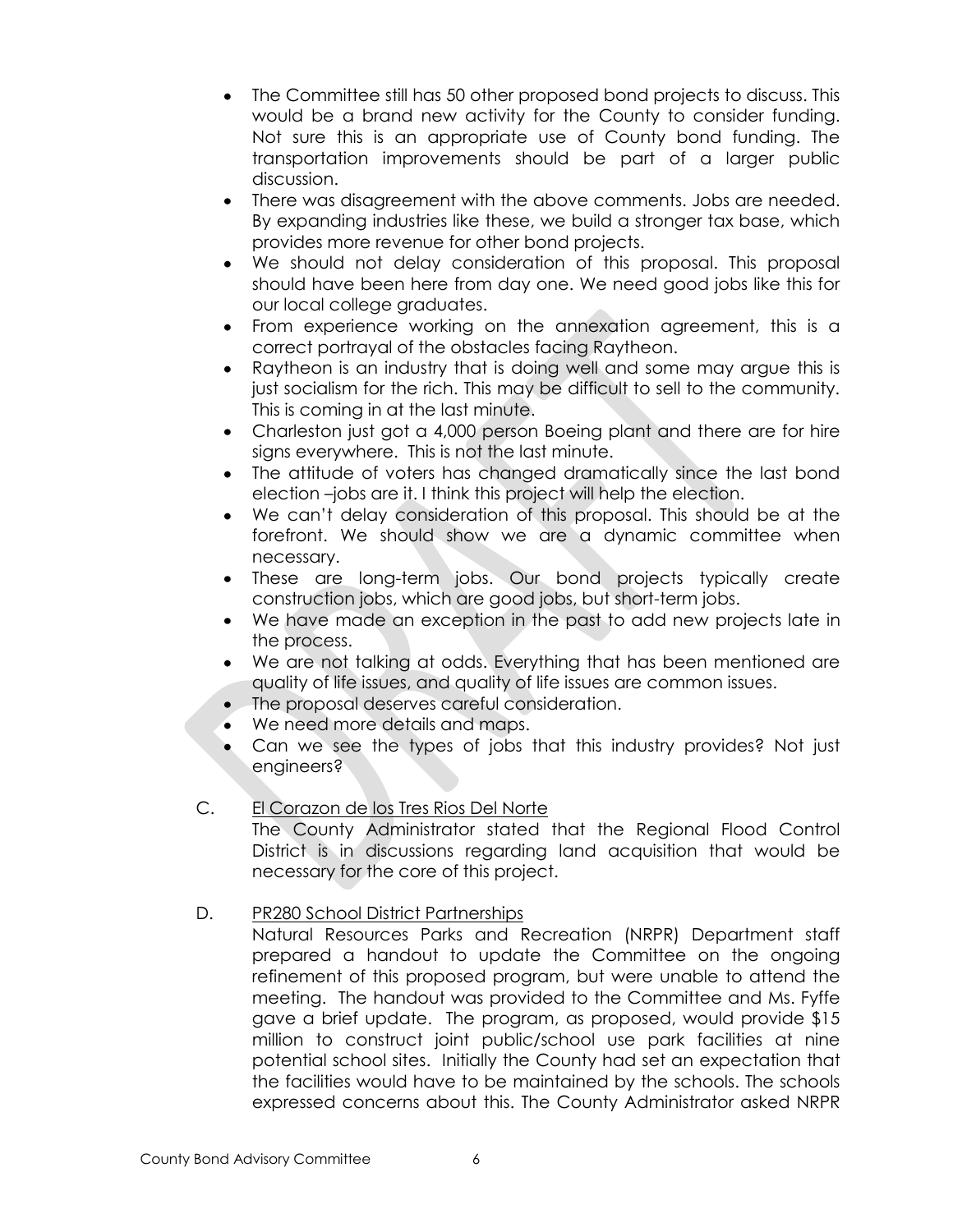to develop a uniform formula to address the maintenance issue at each school. NRPR's proposal is that after the bond election, during the drafting of the IGA with each school, the County and the school agrees to (1) the hours of use by the public versus the schools, and (2) the cost per unit of maintenance of the facilities. Then the schools would actually maintain the facilities and submit reimbursable requests to the County for the costs of maintenance per the agreed upon cost schedule. NRPR is currently surveying the schools to see what they think of this proposal. To date only Marana Unified School District has responded and their response has been positive.

There was a concern expressed regarding whether schools would have the capacity. They have secured funding sources, but would they have the capacity to do the maintenance. Ms. Fyffe did not know the response but stated she would pass the question on to NRPR staff. Another comment was made that these partnership projects still appear to be very worthy of support.

- E. Deliberation on Remaining Projects The County Administrator requested that this item be continued until next meeting and the committee agreed.
- F. Appointment of members to subcommittee to consider financing options for proposed velodrome The following members of the Bond Committee will meet to discuss an alternative financing option with the goal of getting the velodrome built as soon as possible:

Tom Warne Chris Sheafe Peter Backus Byron Howard Pat Benchik

Mr. Howard requested that advocates for the project also be permitted to participate in the meeting.

G. Update from the City of Tucson on PR267 Sentinel Peak A-Mountain Park Improvement Project Fred Gray, City of Tucson Parks and Recreation Director, provided a hand out that showed work planned using existing city funding versus work envisioned to be funded from the future bond project. Mr. Gray also explained that due to the people that spoke during call to the audience at this Committee's last meeting, Councilwoman Romero recommended, and the Council approved, that any reference to the road removal be removed from the Master Plan, and that an additional public process be held after a successful bond election to further refine the project.